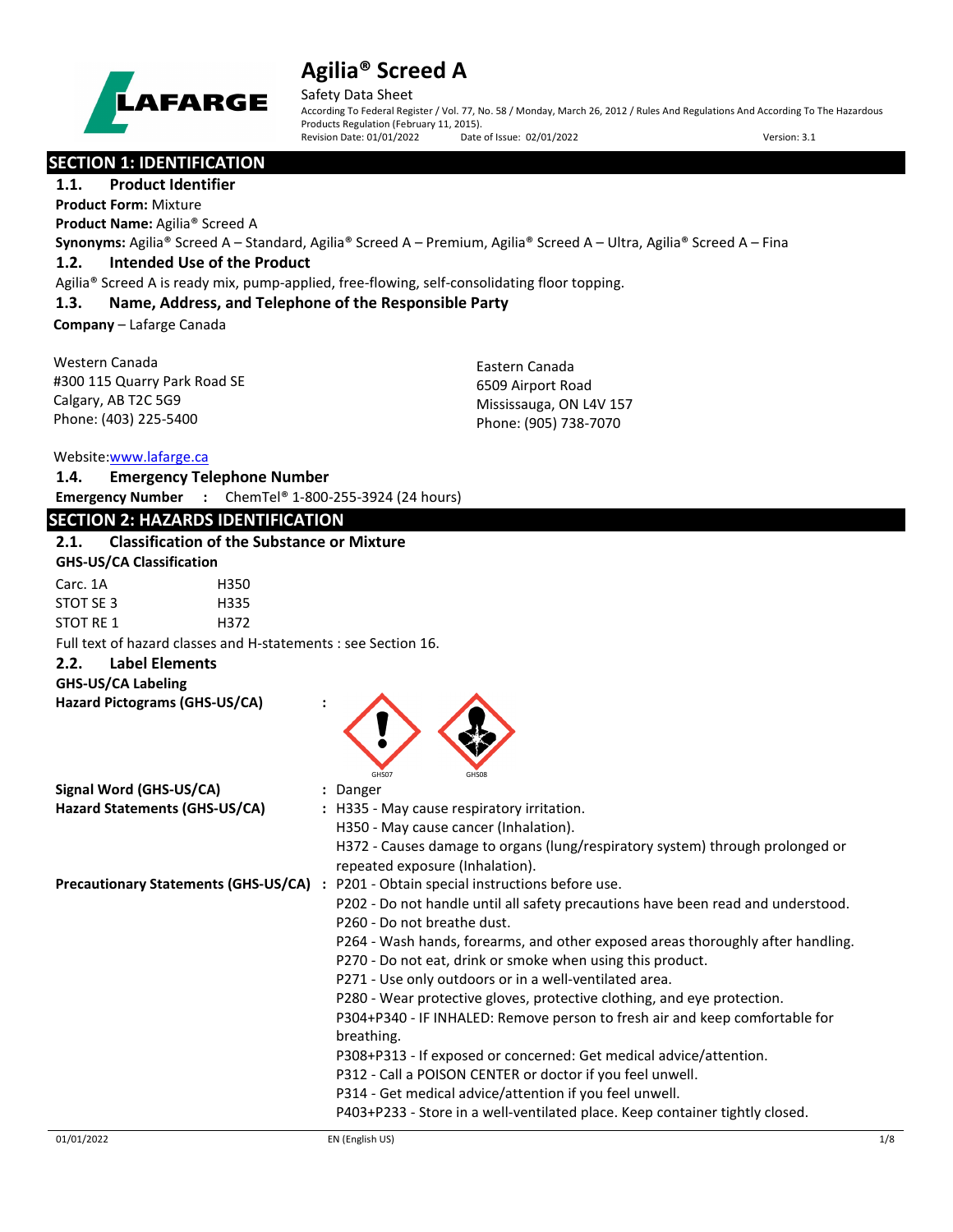Safety Data Sheet

According To Federal Register / Vol. 77, No. 58 / Monday, March 26, 2012 / Rules And Regulations And According To The Hazardous Products Regulation (February 11, 2015).

P405 - Store locked up.

P501 - Dispose of contents/container in accordance with local, regional, national, territorial, provincial, and international regulations.

### **2.3. Other Hazards**

Exposure may aggravate pre-existing eye, skin, or respiratory conditions. Repeated or prolonged exposure to respirable (airborne) crystalline silica dust will cause lung damage in the form of silicosis. Symptoms will include progressively more difficult breathing, cough, fever, and weight loss.

### **2.4. Unknown Acute Toxicity (GHS-US/CA)**

No data available

## **SECTION 3: COMPOSITION/INFORMATION ON INGREDIENTS**

### **3.1 Substance**

Not applicable

### **3.2. Mixture**

| <b>Name</b>                       | <b>Product Identifier</b> | % *       | <b>GHS Ingredient Classification</b> |
|-----------------------------------|---------------------------|-----------|--------------------------------------|
| Quartz                            | (CAS-No.) 14808-60-7      | $50 - 75$ | Carc. 1A, H350                       |
|                                   |                           |           | STOT SE 3, H335                      |
|                                   |                           |           | STOT RE 1, H372                      |
| Calcium sulfate                   | (CAS-No.) 7778-18-9       | $15 - 30$ | Not classified                       |
| Sulfuric acid, calcium salt (1:1) |                           |           |                                      |

Full text of H-phrases: see Section 16.

\*Percentages are listed in weight by weight percentage (w/w%) for liquid and solid ingredients. Gas ingredients are listed in volume by volume percentage (v/v%).

## **SECTION 4: FIRST AID MEASURES**

### **4.1. Description of First-aid Measures**

**General:** Never give anything by mouth to an unconscious person. If you feel unwell, seek medical advice (show the label where possible).

**Inhalation:** When symptoms occur: go into open air and ventilate suspected area. Obtain medical attention if breathing difficulty persists.

**Skin Contact:** Drench affected area with water for at least 15 minutes. Remove contaminated clothing. If exposed or concerned: Get medical advice/attention.

**Eye Contact:** Rinse cautiously with water for at least 5 minutes. Remove contact lenses, if present and easy to do. Continue rinsing. Obtain medical attention if irritation develops or persists.

**Ingestion:** Rinse mouth. Do NOT induce vomiting. Obtain emergency medical attention.

### **4.2. Most Important Symptoms and Effects Both Acute and Delayed**

**General:** May cause respiratory irritation. Causes severe skin burns and eye damage. May cause cancer. Causes damage to organs through prolonged or repeated exposure.

**Inhalation:** Irritation of the respiratory tract and the other mucous membranes. Some studies show that exposure to respirable crystalline silica (without silicosis) or that the disease silicosis may be associated with the increased incidence of several autoimmune disorders such as scleroderma (thickening of the skin), systemic lupus erythematosus, rheumatoid arthritis and diseases affecting the kidneys. Silicosis increases the risk of tuberculosis. Some studies show an increased incidence of chronic kidney disease and end-stage renal disease in workers exposed to respirable crystalline silica.

**Skin Contact:** May cause skin to become dry or cracked. Prolonged exposure may cause skin irritation.

**Eye Contact:** May cause slight irritation to eyes.

**Ingestion:** Ingestion may cause adverse effects.

**Chronic Symptoms:** Long term exposure to respirable crystalline silica results in a significant risk of developing silicosis and other non-malignant respiratory disease, lung cancer, kidney effects, and immune system effects.

### **4.3. Indication of Any Immediate Medical Attention and Special Treatment Needed**

If exposed or concerned, get medical advice and attention. If medical advice is needed, have product container or label at hand.

## **SECTION 5: FIRE-FIGHTING MEASURES**

### **5.1. Extinguishing Media**

**Suitable Extinguishing Media:** Water spray, dry chemical, foam, carbon dioxide.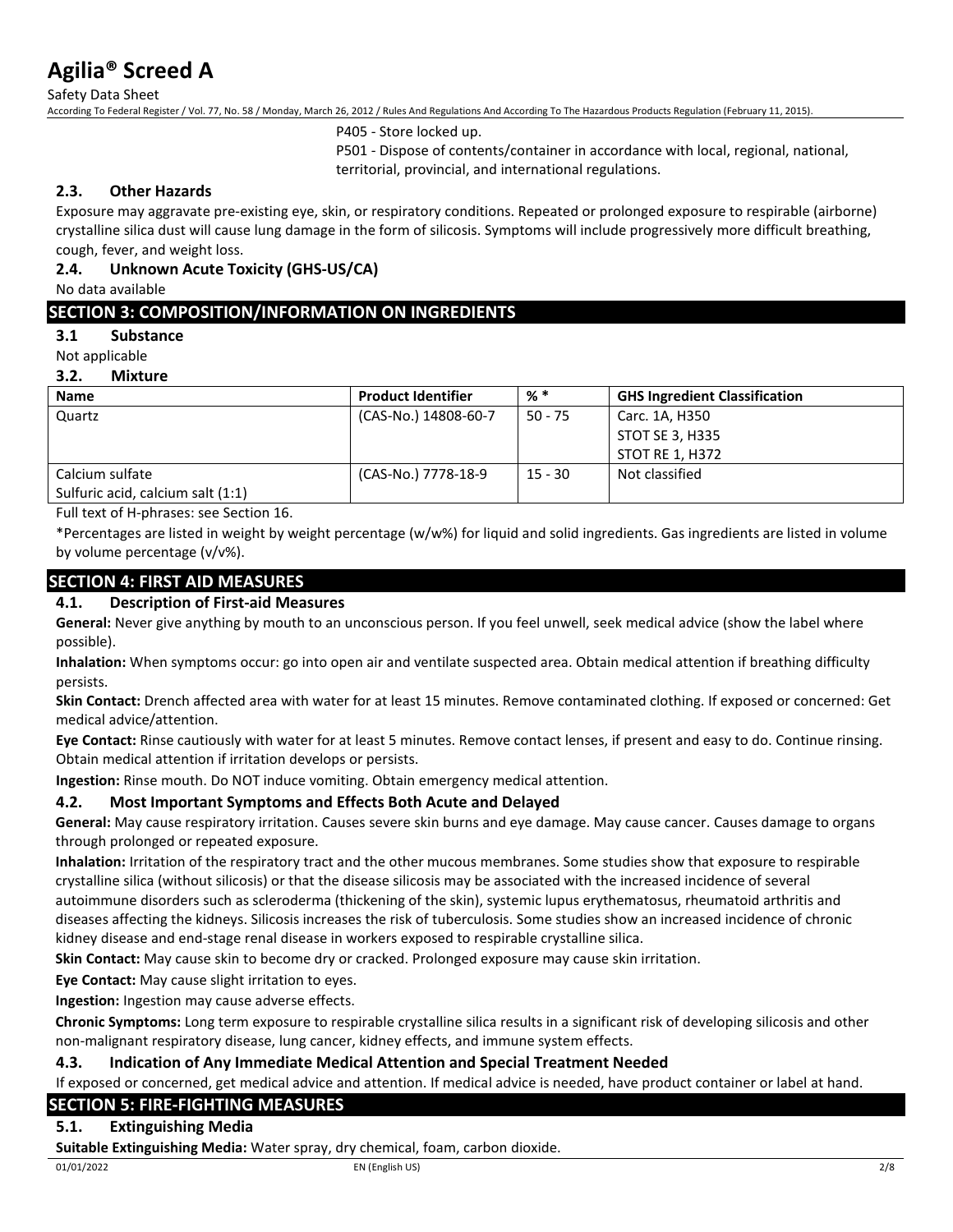Safety Data Sheet

According To Federal Register / Vol. 77, No. 58 / Monday, March 26, 2012 / Rules And Regulations And According To The Hazardous Products Regulation (February 11, 2015).

**Unsuitable Extinguishing Media:** Do not use a heavy water stream. Use of heavy stream of water may spread fire.

### **5.2. Special Hazards Arising From the Substance or Mixture**

**Fire Hazard:** Not considered flammable but may burn at high temperatures.

**Explosion Hazard:** Product is not explosive.

**Reactivity:** Wet cement is alkaline. As such it is incompatible with acids, ammonium salts, and aluminum metal.

### **5.3. Advice for Firefighters**

**Precautionary Measures Fire:** Exercise caution when fighting any chemical fire.

**Firefighting Instructions:** Use water spray or fog for cooling exposed containers.

**Protection During Firefighting:** Do not enter fire area without proper protective equipment, including respiratory protection.

**Hazardous Combustion Products**: Calcium oxides. Silicon oxides. Sulfur oxides.

### **Reference to Other Sections**

Refer to Section 9 for flammability properties.

## **SECTION 6: ACCIDENTAL RELEASE MEASURES**

### **6.1. Personal Precautions, Protective Equipment and Emergency Procedures**

**General Measures:** Do not breathe dust. Do not get in eyes, on skin, or on clothing. Do not handle until all safety precautions have been read and understood. Do not breathe vapor, mist, dust, or spray.

#### **6.1.1. For Non-Emergency Personnel**

**Protective Equipment:** Use appropriate personal protective equipment (PPE).

**Emergency Procedures:** Evacuate unnecessary personnel.

### **6.1.2. For Emergency Personnel**

**Protective Equipment:** Equip cleanup crew with proper protection.

**Emergency Procedures:** Upon arrival at the scene, a first responder is expected to recognize the presence of dangerous goods, protect oneself and the public, secure the area, and call for the assistance of trained personnel as soon as conditions permit. Ventilate area.

### **6.2. Environmental Precautions**

Prevent entry to sewers and public waters.

### **6.3. Methods and Materials for Containment and Cleaning Up**

**For Containment:** Contain any spills with dikes or absorbents to prevent migration and entry into sewers or streams. As an immediate precautionary measure, isolate spill or leak area in all directions.

**Methods for Cleaning Up:** Clean up spills immediately and dispose of waste safely. Transfer spilled material to a suitable container for disposal. Contact competent authorities after a spill. Cautiously neutralize spilled liquid. Avoid generation of dust during clean-up of spills.

### **6.4. Reference to Other Sections**

See Section 8 for exposure controls and personal protection and Section 13 for disposal considerations.

### **SECTION 7: HANDLING AND STORAGE**

### **7.1. Precautions for Safe Handling**

**Additional Hazards When Processed:** Repeated or prolonged exposure to respirable (airborne) crystalline silica dust will cause lung damage in the form of silicosis. Symptoms will include progressively more difficult breathing, cough, fever, and weight loss. Heavy material- proper lifting methods or equipment.

**Precautions for Safe Handling:** Wash hands and other exposed areas with mild soap and water before eating, drinking or smoking and when leaving work. Avoid contact with eyes, skin and clothing. Do not get in eyes, on skin, or on clothing. Handle empty containers with care because they may still present a hazard. Do not breathe dust. Obtain special instructions before use. Do not handle until all safety precautions have been read and understood.

**Handling Temperature:** Unlimited.

**Hygiene Measures:** Handle in accordance with good industrial hygiene and safety procedures.

### **7.2. Conditions for Safe Storage, Including Any Incompatibilities**

**Technical Measures:** Comply with applicable regulations.

**Storage Conditions:** Keep container closed when not in use. Store in a dry, cool place. Keep/Store away from direct sunlight, extremely high or low temperatures and incompatible materials. Store locked up/in a secure area.

**Incompatible Materials:** Acids. Oxidizers. Ammonium salts. Aluminum metal. Diazomethane. Phosphorus.

**Storage Temperature:** Unlimited.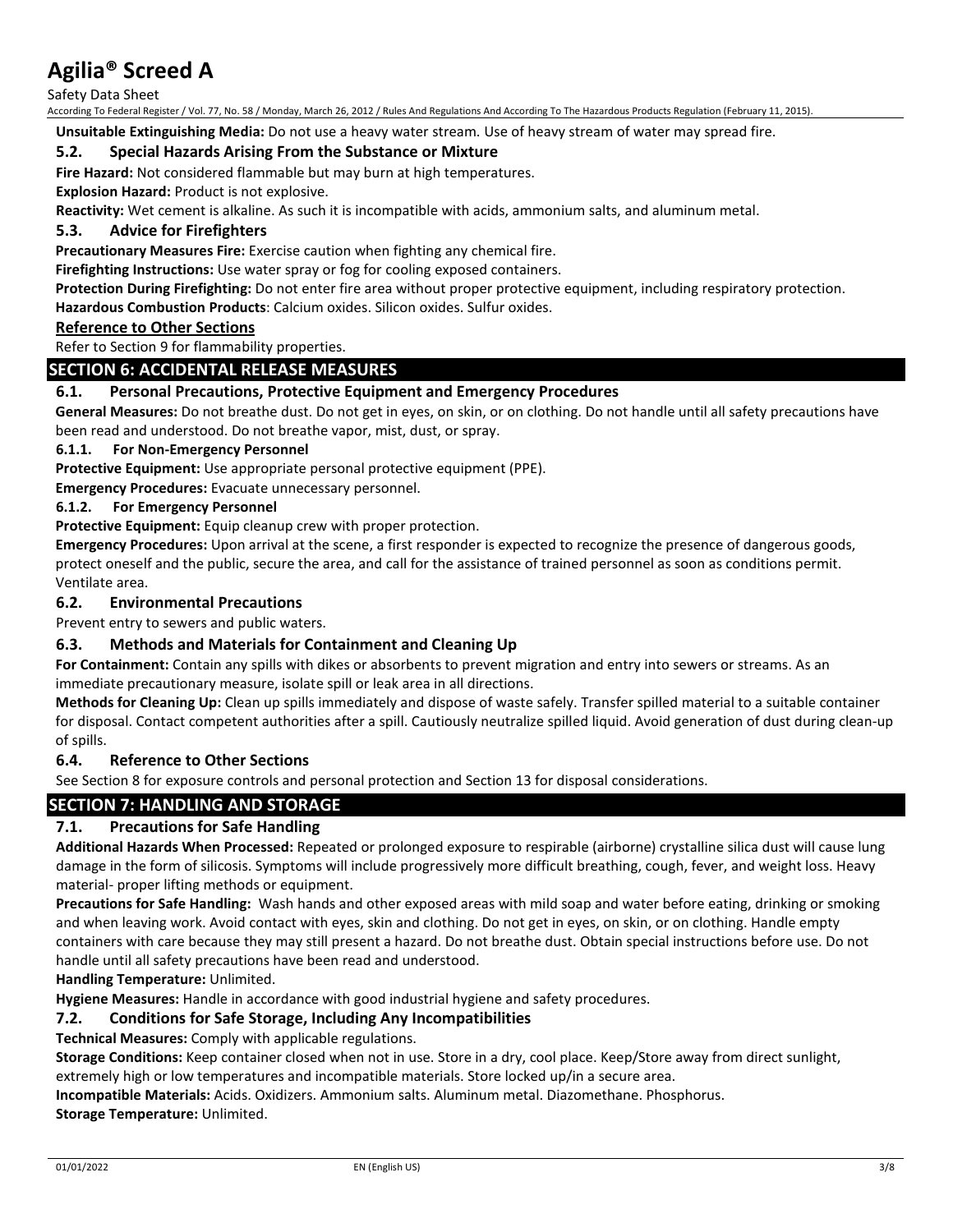Safety Data Sheet

According To Federal Register / Vol. 77, No. 58 / Monday, March 26, 2012 / Rules And Regulations And According To The Hazardous Products Regulation (February 11, 2015).

### **7.3. Specific End Use(s)**

Agilia® Screed A is ready mix, pump-applied, free-flowing, self-consolidating floor topping.

## **SECTION 8: EXPOSURE CONTROLS/PERSONAL PROTECTION**

## **8.1. Control Parameters**

For substances listed in Section 3 that are not listed here, there are no established Exposure limits from the manufacturer, supplier, importer, or the appropriate advisory agency including: ACGIH (TLV), AIHA (WEEL), NIOSH (REL), OSHA (PEL), Canadian provincial governments, or the Mexican government.

**Quartz (14808-60-7) Mexico OEL TWA** 0.1 mg/m<sup>3</sup> (respirable fraction) **USA ACGIH** ACGIH TWA  $(0.025 \text{ mg/m}^3 \text{ (respirable particular matter)})$ **USA ACGIH** ACGIH chemical category **A2** - Suspected Human Carcinogen **USA OSHA OSHA PEL (TWA)** 50 µg/m<sup>3</sup> (Respirable crystalline silica) **USA OSHA OSHA OSHA PEL (TWA)** (250)/(%SiO2+5) mppcf TWA (respirable fraction) (10)/(%SiO2+2) mg/m3 TWA (respirable fraction) (For any operations or sectors for which the respirable crystalline silica standard, 1910.1053, is stayed or otherwise not in effect, See 20 CFR 1910.1000 TABLE Z-3) USA NIOSH **NIOSH REL (TWA)** 0.05 mg/m<sup>3</sup> (respirable dust) USA IDLH **IDLH IDLH** 50 mg/m<sup>3</sup> (respirable dust) **Alberta OEL TWA** 0.025 mg/m<sup>3</sup> (respirable particulate) **British Columbia DEL TWA** 0.025 mg/m<sup>3</sup> (respirable) **Manitoba OEL TWA** 0.025 mg/m<sup>3</sup> (respirable particulate matter) **New Brunswick OEL TWA** 1 0.1 mg/m<sup>3</sup> (respirable fraction) **Newfoundland & Labrador** | OEL TWA  $\vert$  0.025 mg/m<sup>3</sup> (respirable particulate matter) **Nova Scotia OEL TWA** 1 **OUL TWA** 10.025 mg/m<sup>3</sup> (respirable particulate matter) **Nunavut OEL TWA** 0.05 mg/m<sup>3</sup> (respirable fraction) **Northwest Territories** OEL TWA 0.05 mg/m³ (respirable fraction) **ORTARIO CONSIDENT OF LITTUA CONSIDENT CONTACT ACCORDING (DESCALD)** 0.1 mg/m<sup>3</sup> (designated substances regulation-respirable) **Prince Edward Island OEL TWA** 0.025 mg/m<sup>3</sup> (respirable particulate matter) **Québec** VEMP  $\vert$  VEMP  $\vert$  0.1 mg/m<sup>3</sup> (respirable dust) **Saskatchewan OEL TWA** 10.05 mg/m<sup>3</sup> (respirable fraction (silica – crystalline (Trydimite removed)) **Yukon** OEL TWA 300 particle/mL (Silica – Quartz, crystalline) **Calcium sulfate, Sulfuric acid, calcium salt (1:1) (7778-18-9) Mexico**  $\vert$  OEL TWA  $\vert$  10 mg/m<sup>3</sup> (inhalable fraction) **USA ACGIH** ACGIH TWA 10 mg/m<sup>3</sup> (inhalable particulate matter) **USA OSHA OSHA OSHA PEL (TWA)** 15 mg/m<sup>3</sup> (total dust) 5 mg/m³ (respirable fraction) **USA NIOSH NIOSH REL (TWA)** 10 mg/m<sup>3</sup> (total dust) 5 mg/ $m<sup>3</sup>$  (respirable dust) Alberta  $\vert$  OEL TWA  $\vert$  10 mg/m<sup>3</sup> **British Columbia DEL TWA** 10 mg/m<sup>3</sup> (inhalable) **Manitoba** 10 mg/m<sup>3</sup> (inhalable particulate matter) **New Brunswick OEL TWA** 10 mg/m<sup>3</sup> (particulate matter containing no Asbestos and <1% Crystalline silica) **Newfoundland & Labrador** | OEL TWA 10 mg/m<sup>3</sup> (inhalable particulate matter) **Nova Scotia OEL TWA** 10 mg/m<sup>3</sup> (inhalable particulate matter) **Nunavut OEL STEL 20 mg/m<sup>3</sup> (Gypsum and Plaster of Paris) Nunavut** 10 mg/m<sup>3</sup> (Gypsum and Plaster of Paris) **Northwest Territories** | OEL STEL | 20 mg/m<sup>3</sup> (Gypsum and Plaster of Paris) **Northwest Territories** | OEL TWA (mg/m<sup>3</sup>) 10 mg/m<sup>3</sup> (Gypsum and Plaster of Paris)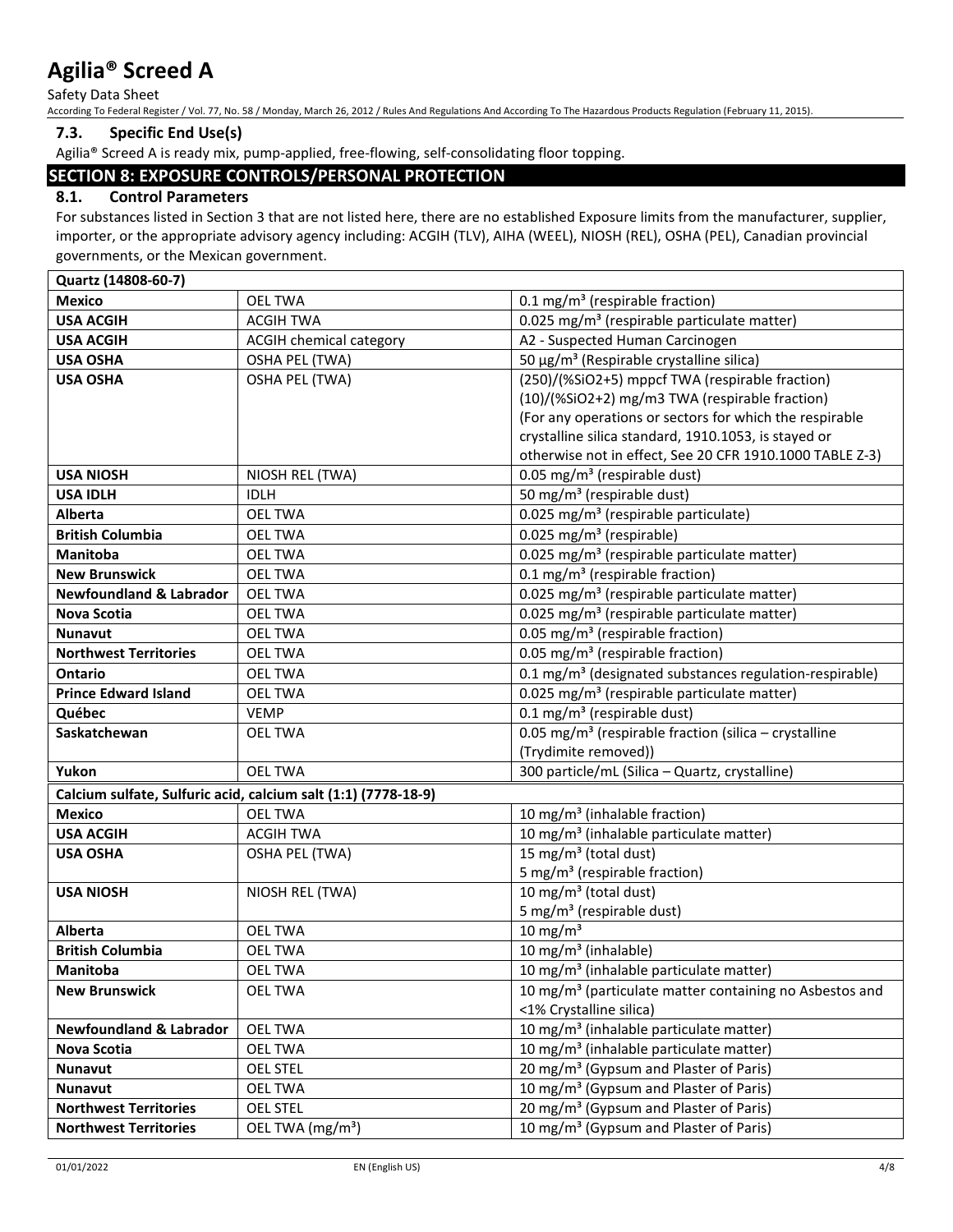Safety Data Sheet

According To Federal Register / Vol. 77, No. 58 / Monday, March 26, 2012 / Rules And Regulations And According To The Hazardous Products Regulation (February 11, 2015).

| <b>Ontario</b>              | OEL TWA $(mg/m3)$             | 10 mg/m <sup>3</sup> (inhalable particulate matter)                                    |
|-----------------------------|-------------------------------|----------------------------------------------------------------------------------------|
| <b>Prince Edward Island</b> | OEL TWA (mg/m <sup>3</sup> )  | 10 mg/m <sup>3</sup> (inhalable particulate matter)                                    |
| Québec                      | VEMP ( $mg/m3$ )              | 10 mg/m <sup>3</sup> (containing no Asbestos and <1% Crystalline<br>silica-total dust) |
| Saskatchewan                | OEL STEL (mg/m <sup>3</sup> ) | 20 mg/m <sup>3</sup> (Gypsum and Plaster of Paris)                                     |
| Saskatchewan                | OEL TWA (mg/m <sup>3</sup> )  | 10 mg/m <sup>3</sup> (Gypsum and Plaster of Paris)                                     |

### **8.2. Exposure Controls**

**Appropriate Engineering Controls:** Ensure adequate ventilation, especially in confined areas. Ensure all national/local regulations are observed. Suitable eye/body wash equipment should be available in the vicinity of any potential exposure.

**Personal Protective Equipment:** Gloves. Protective clothing. Protective goggles. Insufficient ventilation: wear NIOSH-approved respiratory protection.



**Materials for Protective Clothing:** Chemically resistant materials and fabrics.

**Hand Protection:** Wear protective gloves.

**Eye and Face Protection:** Chemical safety goggles.

**Skin and Body Protection:** Wear suitable protective clothing.

**Respiratory Protection:** If exposure limits are exceeded or irritation is experienced, approved respiratory protection should be worn. In case of inadequate ventilation, oxygen deficient atmosphere, or where exposure levels are not known wear approved respiratory protection.

**Other Information:** When using, do not eat, drink or smoke.

| <b>SECTION 9: PHYSICAL AND CHEMICAL PROPERTIES</b>                   |  |                                                                        |  |
|----------------------------------------------------------------------|--|------------------------------------------------------------------------|--|
| <b>Information on Basic Physical and Chemical Properties</b><br>9.1. |  |                                                                        |  |
| <b>Physical State</b>                                                |  | Liquid                                                                 |  |
| Appearance                                                           |  | Semi-Fluid, Flowable, Granular Paste - Variety of Color (Usually Gray) |  |
| Odor                                                                 |  | None                                                                   |  |
| <b>Odor Threshold</b>                                                |  | Not available                                                          |  |
| рH                                                                   |  | $12 - 13$                                                              |  |
| <b>Evaporation Rate</b>                                              |  | Not available                                                          |  |
| <b>Melting Point</b>                                                 |  | Not available                                                          |  |
| <b>Freezing Point</b>                                                |  | Not available                                                          |  |
| <b>Boiling Point</b>                                                 |  | $>$ 1000 °C ( $>$ 1832 °F)                                             |  |
| <b>Flash Point</b>                                                   |  | Not available                                                          |  |
| <b>Auto-ignition Temperature</b>                                     |  | Not available                                                          |  |
| <b>Decomposition Temperature</b>                                     |  | Not available                                                          |  |
| Flammability (solid, gas)                                            |  | Not applicable                                                         |  |
| <b>Lower Flammable Limit</b>                                         |  | Not available                                                          |  |
| <b>Upper Flammable Limit</b>                                         |  | Not available                                                          |  |
| <b>Vapor Pressure</b>                                                |  | Not available                                                          |  |
| Relative Vapor Density at 20°C                                       |  | Not available                                                          |  |
| <b>Relative Density</b>                                              |  | Not available                                                          |  |
| <b>Specific Gravity</b>                                              |  | 1.9-2.4 (Water = $1$ )                                                 |  |
| <b>Solubility</b>                                                    |  | Water: Slight (0.1 - 10%)                                              |  |
| <b>Partition Coefficient: N-Octanol/Water</b>                        |  | Not available                                                          |  |
| <b>Viscosity</b>                                                     |  | Varies                                                                 |  |
| SECTION 10· STARILITV AND REACTIVITV                                 |  |                                                                        |  |

## **SECTION 10: STABILITY AND REACTIVITY**

**10.1. Reactivity:** Wet cement is alkaline. As such it is incompatible with acids, ammonium salts, and aluminum metal.

**10.2. Chemical Stability:** Stable under recommended handling and storage conditions (see Section 7).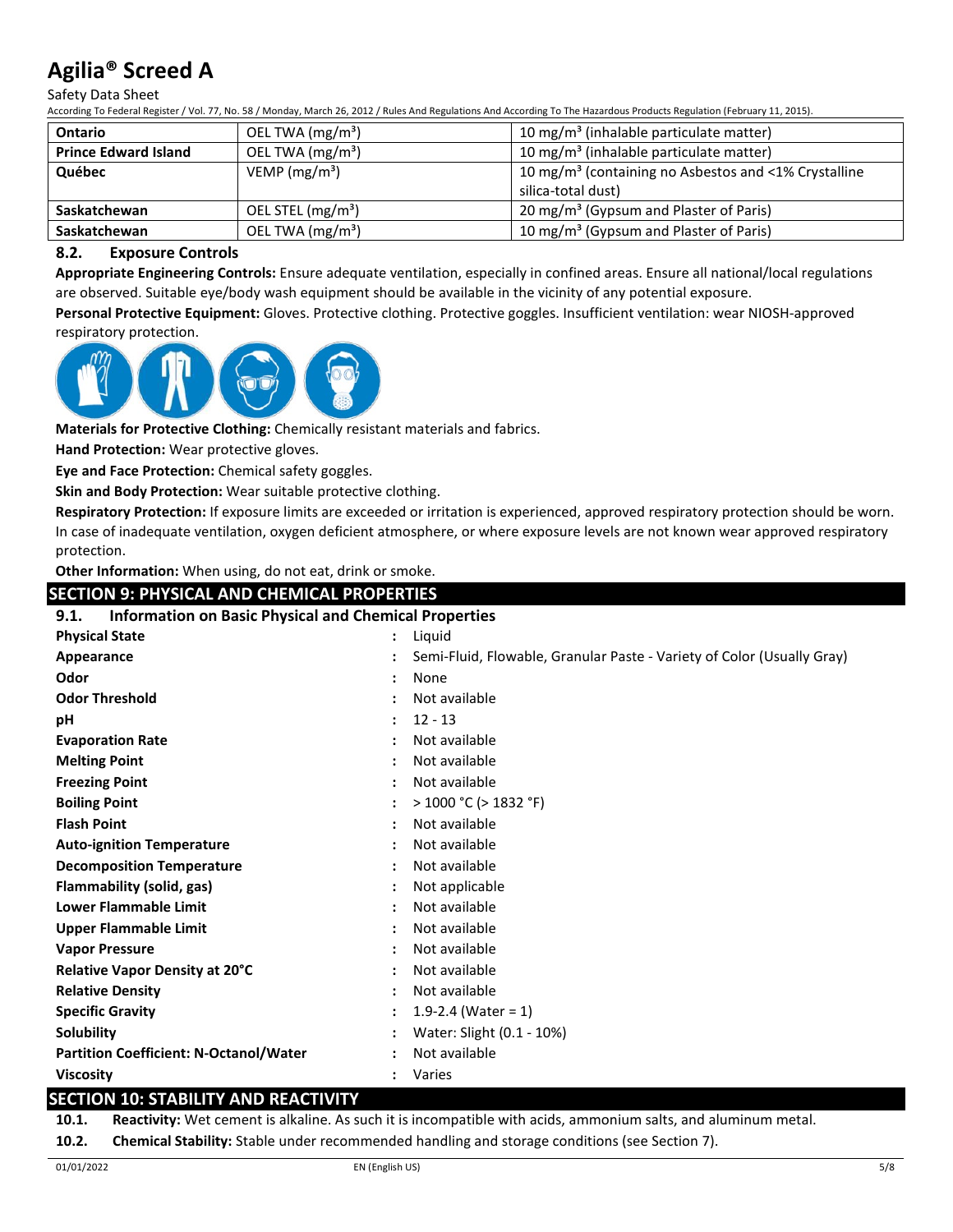Safety Data Sheet

According To Federal Register / Vol. 77, No. 58 / Monday, March 26, 2012 / Rules And Regulations And According To The Hazardous Products Regulation (February 11, 2015).

**10.3. Possibility of Hazardous Reactions:** Hazardous polymerization will not occur.

- **10.4. Conditions to Avoid:** Direct sunlight, extremely high or low temperatures, and incompatible materials.
- **10.5. Incompatible Materials:** Acids. Oxidizers. Ammonium salts. Aluminum metal. Diazomethane. Phosphorus.

**10.6. Hazardous Decomposition Products:** Thermal decomposition may produce: Calcium oxides. Silicon oxides. Sulfur oxides.

## **SECTION 11: TOXICOLOGICAL INFORMATION**

### **11.1. Information on Toxicological Effects - Product**

**Acute Toxicity (Oral):** Not classified

**Acute Toxicity (Dermal):** Not classified

**Acute Toxicity (Inhalation):** Not classified

**LD50 and LC50 Data:** Not available

**Skin Corrosion/Irritation:** Causes severe skin burns and eye damage.

**pH:** 12 - 13

**Eye Damage/Irritation:** Causes serious eye damage.

**pH:** 12 - 13

**Respiratory or Skin Sensitization:** Not classified

**Germ Cell Mutagenicity:** Not classified

**Carcinogenicity:** May cause cancer (Inhalation).

**Specific Target Organ Toxicity (Repeated Exposure):** Causes damage to organs (lung/respiratory system) through prolonged or repeated exposure (Inhalation).

**Reproductive Toxicity:** Not classified

**Specific Target Organ Toxicity (Single Exposure):** May cause respiratory irritation.

**Aspiration Hazard:** Not classified

**Symptoms/Injuries After Inhalation:** Irritation of the respiratory tract and the other mucous membranes. May be corrosive to the respiratory tract. Some studies show that exposure to respirable crystalline silica (without silicosis) or that the disease silicosis may be associated with the increased incidence of several autoimmune disorders such as scleroderma (thickening of the skin), systemic lupus erythematosus, rheumatoid arthritis and diseases affecting the kidneys. Silicosis increases the risk of tuberculosis. Some studies show an increased incidence of chronic kidney disease and end-stage renal disease in workers exposed to respirable crystalline silica. **Symptoms/Injuries After Skin Contact:** May cause skin to become dry or cracked. Prolonged exposure may cause skin irritation.

**Symptoms/Injuries After Eye Contact:** May cause slight irritation to eyes.

**Symptoms/Injuries After Ingestion:** Ingestion may cause adverse effects.

**Chronic Symptoms:** Long term exposure to respirable crystalline silica results in a significant risk of developing silicosis and other nonmalignant respiratory disease, lung cancer, kidney effects, and immune system effects.

### **11.2. Information on Toxicological Effects - Ingredient(s)**

**LD50 and LC50 Data:**

| Quartz (14808-60-7)                              |                                               |
|--------------------------------------------------|-----------------------------------------------|
| LD50 Oral Rat                                    | > 5000 mg/kg                                  |
| <b>LD50 Dermal Rat</b>                           | > 5000 mg/kg                                  |
| Calcium sulfate (7778-18-9)                      |                                               |
| LD50 Oral Rat                                    | $>3000$ mg/kg                                 |
| Quartz (14808-60-7)                              |                                               |
| <b>IARC Group</b>                                |                                               |
| <b>National Toxicology Program (NTP) Status</b>  | Known Human Carcinogens.                      |
| <b>OSHA Hazard Communication Carcinogen List</b> | In OSHA Hazard Communication Carcinogen list. |
|                                                  |                                               |

## **SECTION 12: ECOLOGICAL INFORMATION**

### **12.1. Toxicity**

**Ecology - General:** High pH (alkalinity) of product may be harmful to aquatic life.

| Calcium sulfate, Sulfuric acid, calcium salt (1:1) (7778-18-9) |                                                                           |  |
|----------------------------------------------------------------|---------------------------------------------------------------------------|--|
| LC50 Fish 1                                                    | 2980 mg/l (Exposure time: 96 h - Species: Lepomis macrochirus [static])   |  |
| LC50 Fish 2                                                    | > 1970 mg/l (Exposure time: 96 h - Species: Pimephales promelas [static]) |  |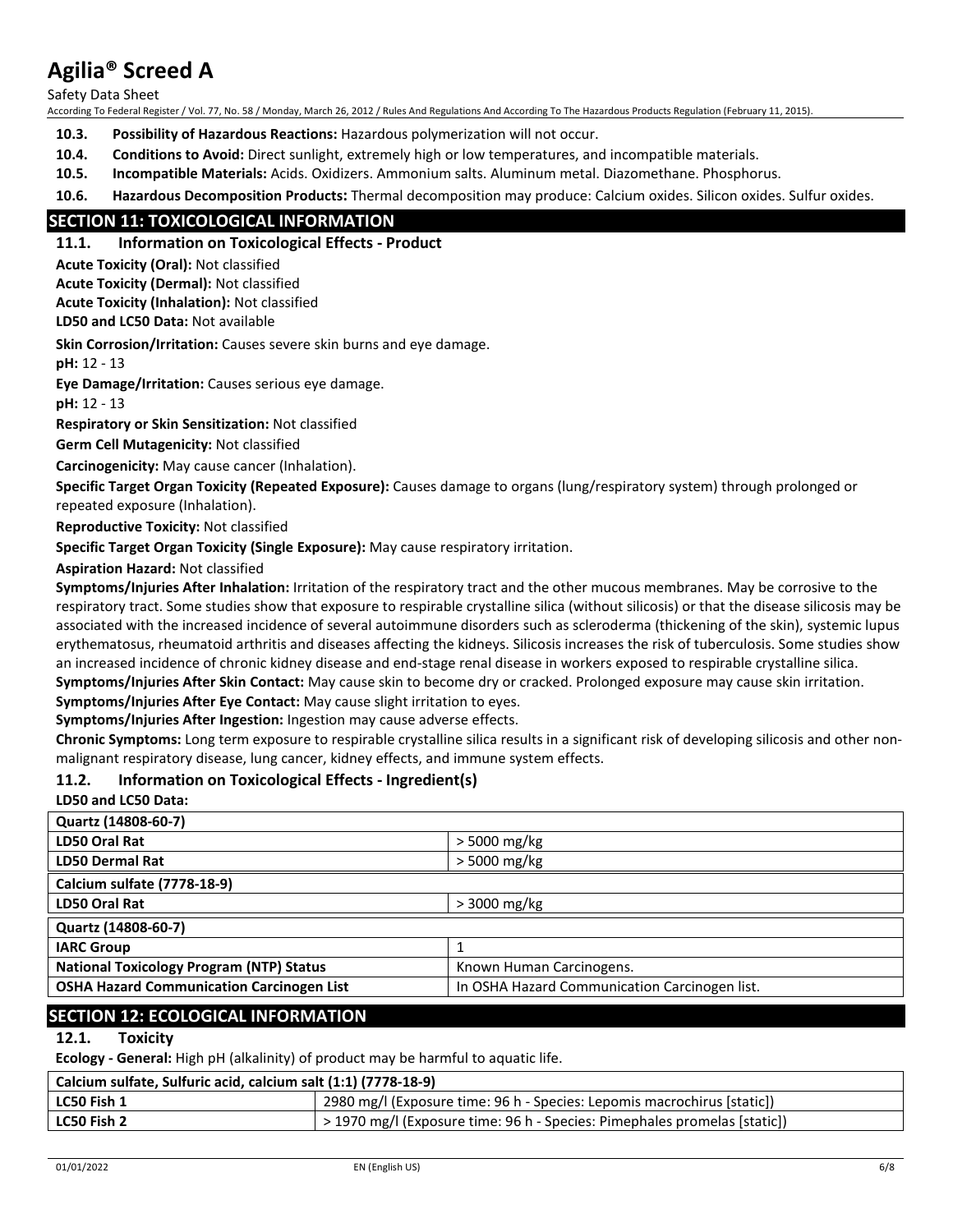Safety Data Sheet

According To Federal Register / Vol. 77, No. 58 / Monday, March 26, 2012 / Rules And Regulations And According To The Hazardous Products Regulation (February 11, 2015).

#### **12.2. Persistence and Degradability**

| -----<br>$\sim$ . Crossecrice and begraadwinty |                  |  |  |
|------------------------------------------------|------------------|--|--|
| Agilia <sup>®</sup> Screed A                   |                  |  |  |
| <b>Persistence and Degradability</b>           | Not established. |  |  |
| <b>Bioaccumulative Potential</b><br>12.3.      |                  |  |  |
| Agilia <sup>®</sup> Screed A                   |                  |  |  |
| <b>Bioaccumulative Potential</b>               | Not established. |  |  |
| <b>Mobility in Soil</b><br>12.4.               |                  |  |  |

Not available

**12.5. Other Adverse Effects**

**Other Information:** Avoid release to the environment.

### **SECTION 13: DISPOSAL CONSIDERATIONS**

### **13.1. Waste treatment methods**

**Waste Disposal Recommendations:** Dispose of waste material in accordance with all local, regional, national, provincial, territorial and international regulations.

**Ecology - Waste Materials:** Avoid release to the environment.

### **SECTION 14: TRANSPORT INFORMATION**

The shipping description(s) stated herein were prepared in accordance with certain assumptions at the time the SDS was authored, and can vary based on a number of variables that may or may not have been known at the time the SDS was issued.

- 14.1. In Accordance with DOT Not regulated for transport
- **14.2. In Accordance with IMDG** Not regulated for transport
- 14.3. In Accordance with IATA Not regulated for transport
- 14.4. In Accordance with TDG Not regulated for transport

## **SECTION 15: REGULATORY INFORMATION**

## **15.1. US Federal Regulations**

|  | Agilia <sup>®</sup> Screed A |
|--|------------------------------|
|--|------------------------------|

| <b>SARA Section 311/312 Hazard Classes</b> | Health hazard - Specific target organ toxicity (single or repeated |
|--------------------------------------------|--------------------------------------------------------------------|
|                                            | exposure)                                                          |
|                                            | Health hazard - Carcinogenicity                                    |
| Quartz (14808-60-7)                        |                                                                    |

Listed on the United States TSCA (Toxic Substances Control Act) inventory

**Calcium sulfate, Sulfuric acid, calcium salt (1:1) (7778-18-9)**

Listed on the United States TSCA (Toxic Substances Control Act) inventory

### **15.2. US State Regulations**

| Quartz (14808-60-7)                                   |                                                                |
|-------------------------------------------------------|----------------------------------------------------------------|
| U.S. - California - Proposition 65 - Carcinogens List | WARNING: This product contains chemicals known to the State of |
|                                                       | California to cause cancer. For more information go to         |
|                                                       | www.P65Warnings.ca.gov.                                        |

### **Quartz (14808-60-7)**

U.S. - Massachusetts - Right To Know List

U.S. - New Jersey - Right to Know Hazardous Substance List

U.S. - Pennsylvania - RTK (Right to Know) List

#### **Calcium sulfate, Sulfuric acid, calcium salt (1:1) (7778-18-9)**

U.S. - Massachusetts - Right To Know List

U.S. - New Jersey - Right to Know Hazardous Substance List

U.S. - Pennsylvania - RTK (Right to Know) List

### **15.3. Canadian Regulations**

## **Quartz (14808-60-7)** Listed on the Canadian DSL (Domestic Substances List)